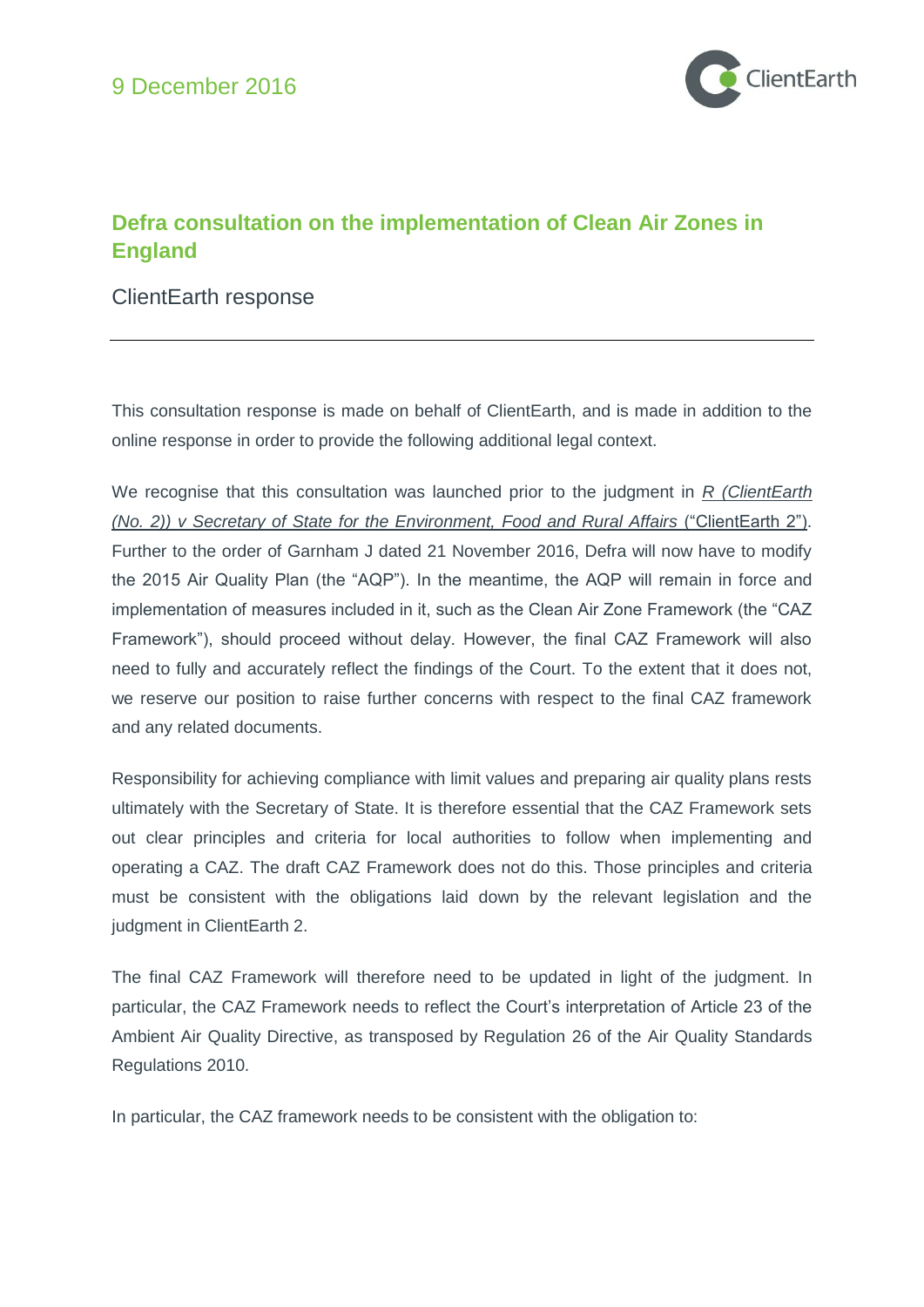

- a) Ensure compliance with limit values by the earliest possible date, which entails that the efficacy of the measure (e.g. a CAZ) is the determining consideration, with only a very limited scope for consideration of cost [see §50].
- b) Reduce human exposure to nitrogen dioxide as quickly as possible [§52]; and
- c) Ensure that compliance with limit values is not just possible, but likely [see §53].

The CAZ Framework also presents an opportunity to explain to local authorities and other stakeholders the process following the judgment, and alert them to the likelihood that the modified AQP will require far more mandatory charging CAZs.

#### **Question 1: Are the right measures set out in Section 2?**

No. The voluntary nature of all the measures listed in Section 2, means that they are unlikely to have any impact on improving air quality. The emphasis on "non-charging" CAZs does not reflect the extent and severity of the UK's air quality problem or the urgency with which it needs to be addressed. A non-charging CAZ does not appear to be significantly different from an Air Quality Management Area ("AQMA"). It has been well documented that AQMAs have largely failed to improve air quality.

Section 2 lists many measures which local authorities could take, which may be effective, but without significant additional incentives and other support from national government, local authorities will not introduce them.

Local authorities should therefore be mandated to introduce charging CAZs as soon as possible. The minimum requirements in section 2.2 are too vague to act as any meaningful benchmark of progress. Appropriate metrics should be developed and included in the Framework including:

- Minimum provision of electric vehicle charging points;
- Benchmarks for cycling and walking infrastructure provision and take-up;
- Progress in meeting traffic reduction targets; and
- Minimum criteria for fleet procurement.

## **Question 2: Are there additional measures which should be highlighted under each theme?**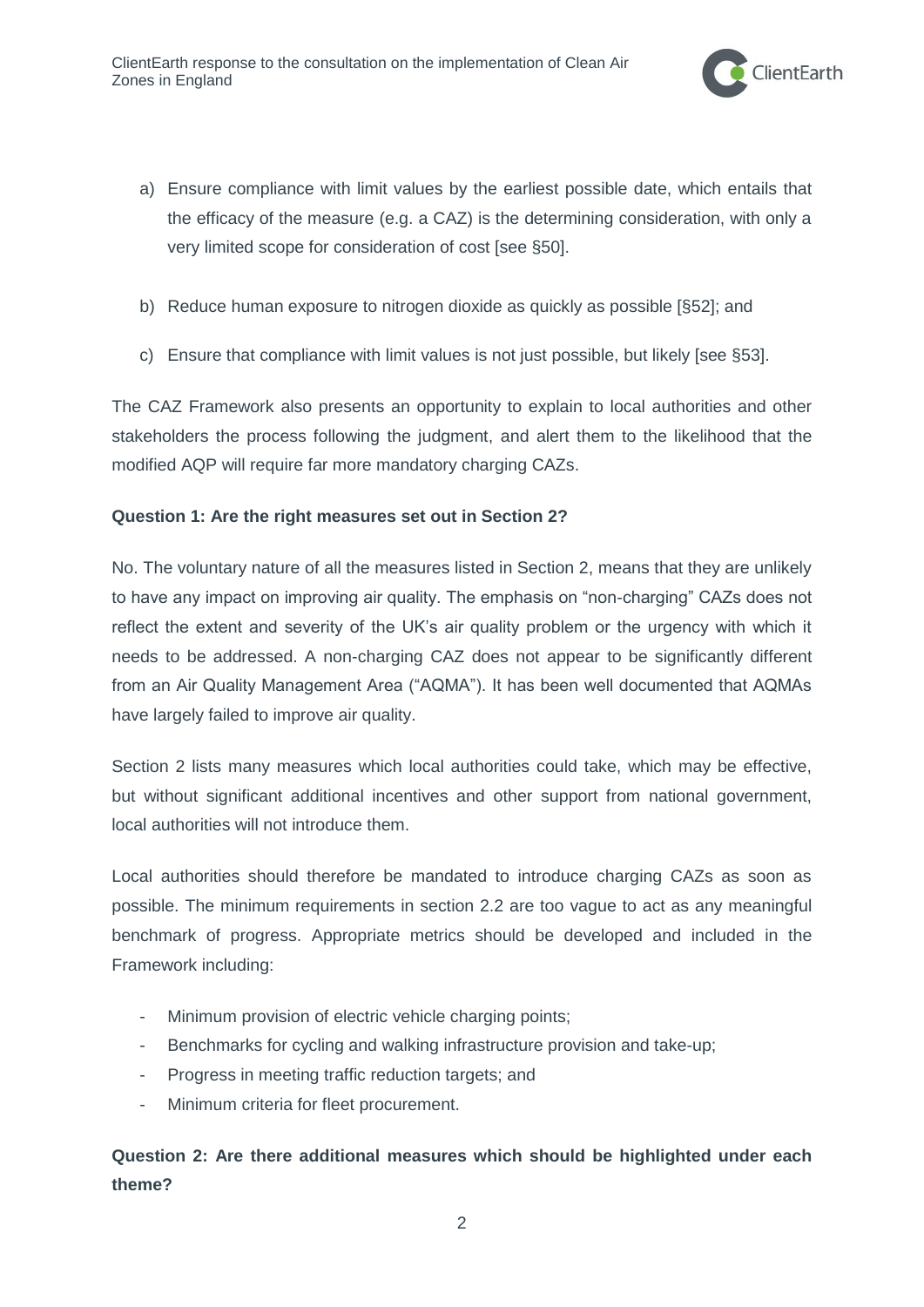

Yes. We welcome the focus on using CAZs to raise awareness. Signage will support this. However, there should also be a requirement for enhanced air quality monitoring and public information in CAZs. Ensuring that a minimum number of monitoring stations are in place within a CAZ, and that data from those stations is made publically available both online and on electronic displays, will greatly enhance public understanding and allow local authorities to more accurately assess the effectiveness of CAZs. A national awareness raising campaign should also be introduced, using social media, television and billboards, explaining why CAZs are being introduced and highlighting the multiple health and environmental benefits which they will bring.

# **Question 3: In addition to the framework, are there other positive measures that (a) local or (b) central government could introduce to encourage and support clean air in our cities?**

Yes. This consultation places too much emphasis on the role of local authorities, with little or no additional resources or support from Central Government. Action at the local level needs to be complemented by action by central government, which holds most of the policy levers capable of delivering the necessary step-change. Central Government should therefore introduce the following complementary measures in the modified AQP:

a. A "clean car" label that identifies if cars actually meet emissions standards when driving on the road. This will not only help guide consumer choice, encourage early implementation of the Euro 6c standard, but could also improve the effectiveness of CAZs.

b. Reform of fiscal policies such as Vehicle Excise Duty and Company Car Tax to disincentivise new purchases of diesel cars which do not meet the Euro 6 emission standard under real driving conditions, and further incentivise the uptake of ultra low emission vehicles.

c. Central government support for electrification and retrofit of buses, targeted at CAZs.

d. A targeted scrappage scheme, focused on drivers of cars and vans who are on low incomes and/or have no alternative to driving their vehicle in a CAZ.

e. The UK to push at the EU level for stricter "Real Driving Emissions" requirements for the Euro 6 standards, i.e. a "conformity factor" of 1 i.e. full compliance by 2020 at the latest.

3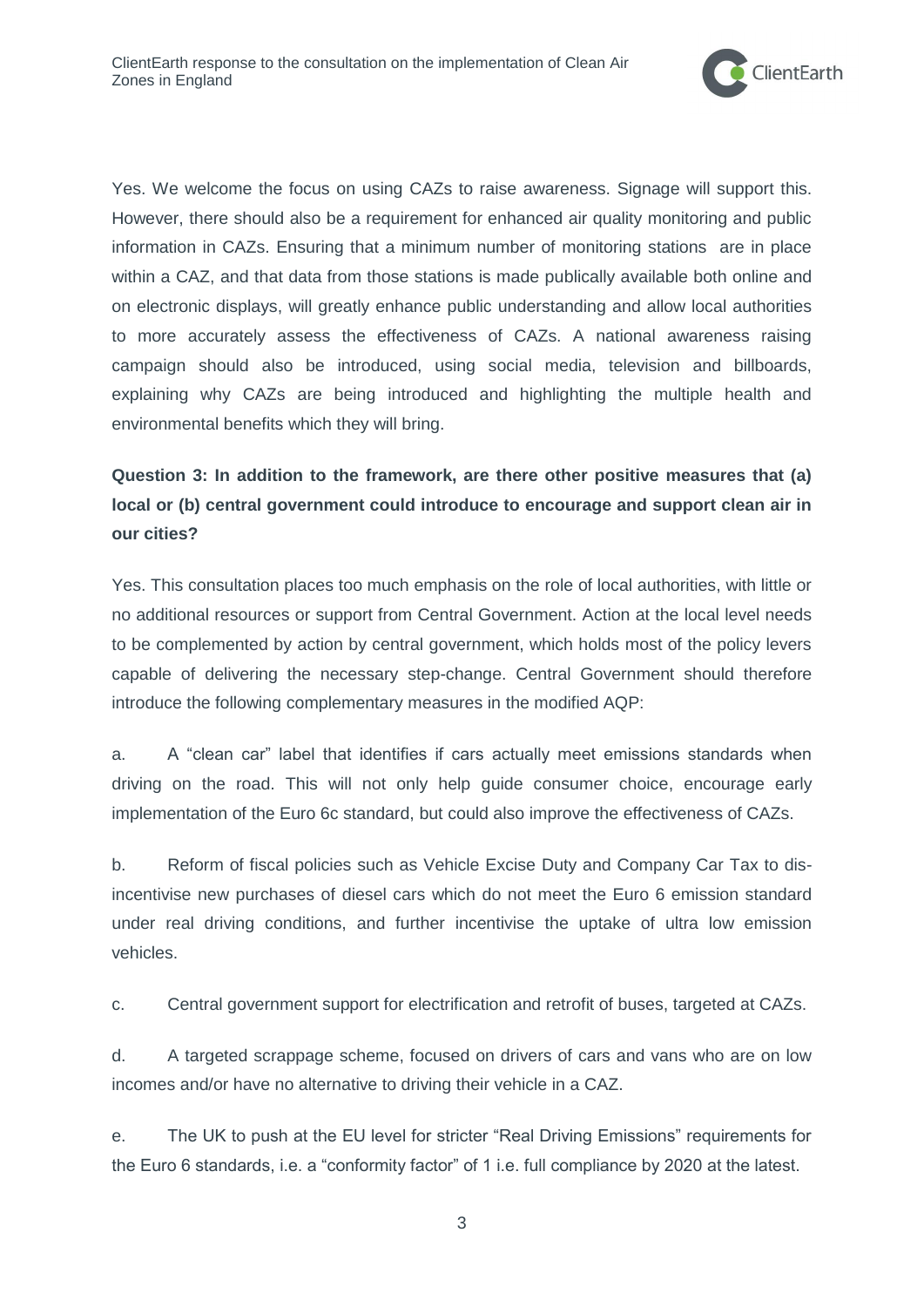

- f. Additional funding for local authorities to cover the implementation costs of CAZs.
- g. Development of standardised signage and other equipment to reduce costs for local authorities and ensure coherence, consistency and public understanding.

### **Question 4: Are the operational standards and requirements set out in Section 3 and Annex A of the Framework acceptable?**

No. The Framework does not contain sufficient detail to ensure a consistent, effective and lawful approach to CAZs by local authorities. The Framework should provide clear and consistent direction on the following features of CAZs, in line with the judgment in ClientEarth 2:

- a) The size and location of CAZs. To provide clarity and certainty, the CAZ framework should lay down minimum criteria for the location and size of CAZs. This should be consistent with the judgment in ClientEarth 2 i.e. the size of the CAZ must be adequate to ensure compliance is achieved as soon as possible, based on realistic assumptions of future air quality improvements, and be designed so as to minimise human exposure to pollution. Given the limitations of Defra's modelling, CAZs should take into account local monitoring, so CAZs should include roads which local assessment shows will be in breach even if the national model does not. These criteria should be based on evidence from the introduction of CAZs around Europe, which has shown that small CAZs simply displace air quality problems as vehicle operators will simply drive around the CAZ. A certain "critical mass" is necessary to encourage vehicle upgrade rather than simply exacerbating pollution on the perimeter of the CAZ. The boundaries of the CAZ should also be drawn in such a way as to minimise human exposure, for example by including schools, hospitals and large areas of high density housing within the CAZ boundary, which would otherwise be particularly vulnerable to the displacement effect.
- b) The level of charge. See further at Question 9.
- c) Enforcement of CAZs. As enforcement of CAZs will be the responsibility of local authorities, the CAZ Framework needs to lay down strict criteria for the minimum number and optimal location of cameras, including the need for mobile cameras. This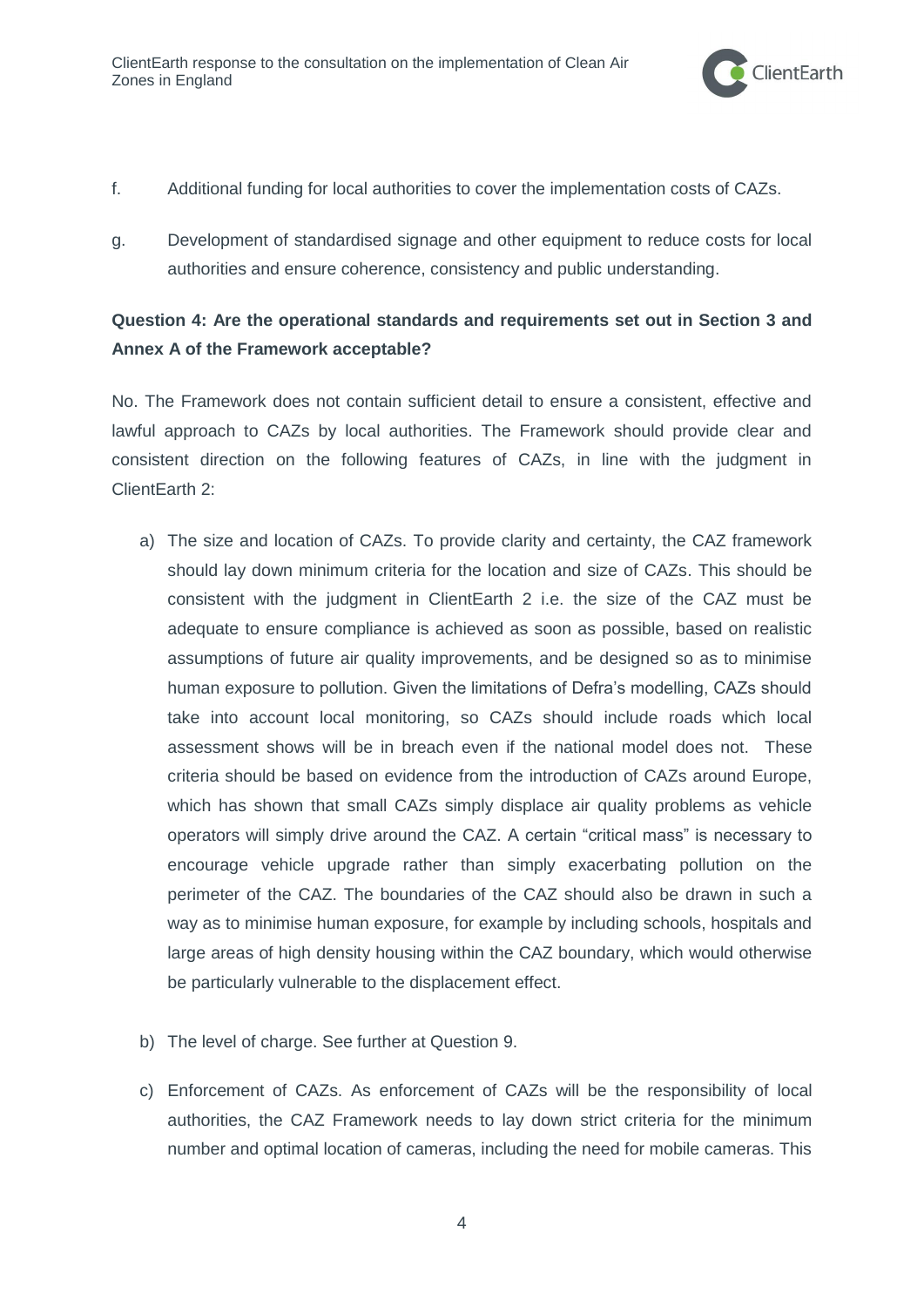

can draw on evidence from the London low emission zone. The CAZ Framework should also lay down criteria for the proper enforcement of idling bans within CAZs.

- d) Inspections. To ensure its effectiveness, the CAZ Framework should outline measures aimed at ensuring vehicles meet the required emissions standards under normal driving conditions. It should therefore require enhanced vehicle inspection within CAZs, including random roadside testing and remote sensing to highlight high emitting vehicles and potentially restrict them.
- e) Inclusion of passenger cars through CAZs through Class D CAZs. Diesel cars are a major source of NOx in most non-compliant zones and agglomerations. To achieve compliance in the shortest time possible will therefore require specific measures to address pollution from passenger cars. The CAZ framework therefore needs to lay down minimum criteria for Class D CAZs (the suggested criteria are inexplicably included in a footnote rather than in the main table in Annex A). The Framework also needs to enable local authorities to distinguish between diesel cars which meet the Euro 6 emission standard under real driving conditions, and the majority which currently do not. A consumer labelling scheme could be developed for this purpose and included as an Annex to the Framework.
- f) An additional Class E CAZ should be developed, to allow or require local authorities to go further than Class D where necessary to address particularly high pollution and to accelerate the take up of electric vehicles and drive modal shift to more sustainable forms of transport. For example, a Class E CAZ could provide for access restrictions to be placed on all passenger cars, or all passenger cars other than zero emission/ultra low emission vehicles.
- g) The CAZ Framework only includes operational standards for road vehicles. Appropriate standards should be developed for other significant sources of pollution, such as non-road mobile machinery, domestic and commercial boilers and CHP units, and integrated in the modified AQP to empower local authorities to tackle all sources of pollution.
- h) The Euro 6 standard for light duty vehicles, which includes taxis and private hire vehicles, is inadequate. Emphasis should therefore be placed on moving to zero or ultra low emission taxis and private hire vehicles. The Euro VI standard is more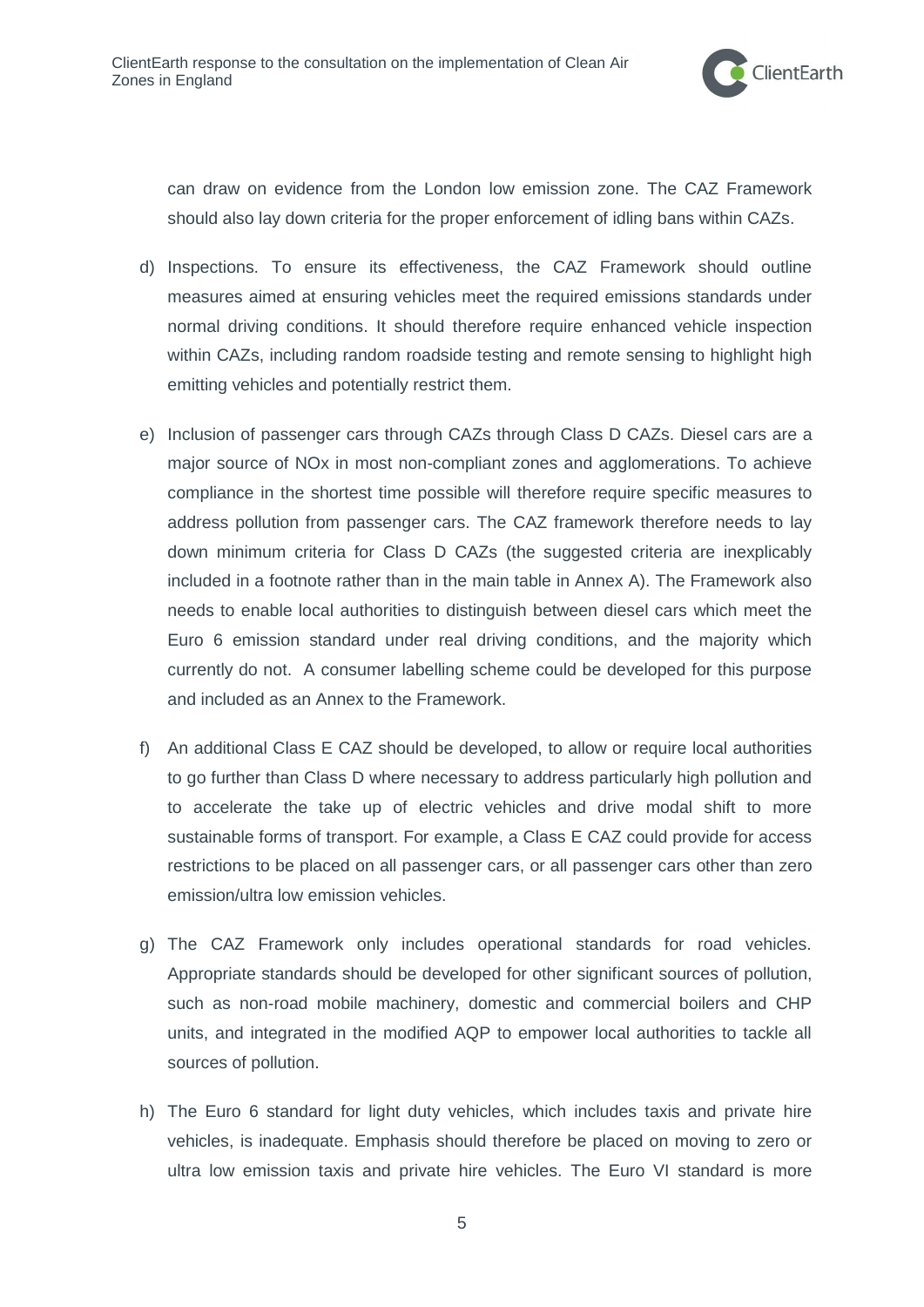

effective but performance is highly variable. It needs to be bolstered by effective inspections to ensure that emissions abatement technology is working effectively and properly maintained (e.g. ad blue is being refilled).

## **Question 5: Do you agree that the requirements in Clean Air Zones for taxis and for private hire vehicles should be equivalent?**

Yes.

#### **Question 6: Do you agree the standards should be updated periodically?**

Yes. The standards need to be reviewed to take into account evidence on the effectiveness of the new Euro 6c standard under real world driving conditions. In future, the CAZs need to move beyond Euro standards to require zero emissions.

### **Question 7: If yes, do you agree that the minimum vehicle standards set out in the Framework should remain in place until at least 2025?**

No. The standards should be regularly reviewed to ensure their effectiveness under real driving conditions and revised as soon as practicable once sufficient evidence is available.

#### **Question 8: Do you agree with the approach to Blue Badge holders?**

No.

## **Question 9: Is the approach set out suitable to ensure charges are set at an appropriate level?**

No. The framework does not currently lay down any minimum level of charge for entering CAZs. Although it is stated that the final framework will set upper and lower bands within which local authorities can set the level of charge based on local circumstances, this could allow local authorities to set the charge to low so that vehicle operators will simply choose to pay the charge and enter the CAZ. The framework needs to include clear minimum criteria on the applicable charge to ensure it is sufficiently high to drive vehicle upgrade/replacement/rerouting in order to improve air quality. To ensure consistency across the country, any variation should be minimal, for example with only two bands, one for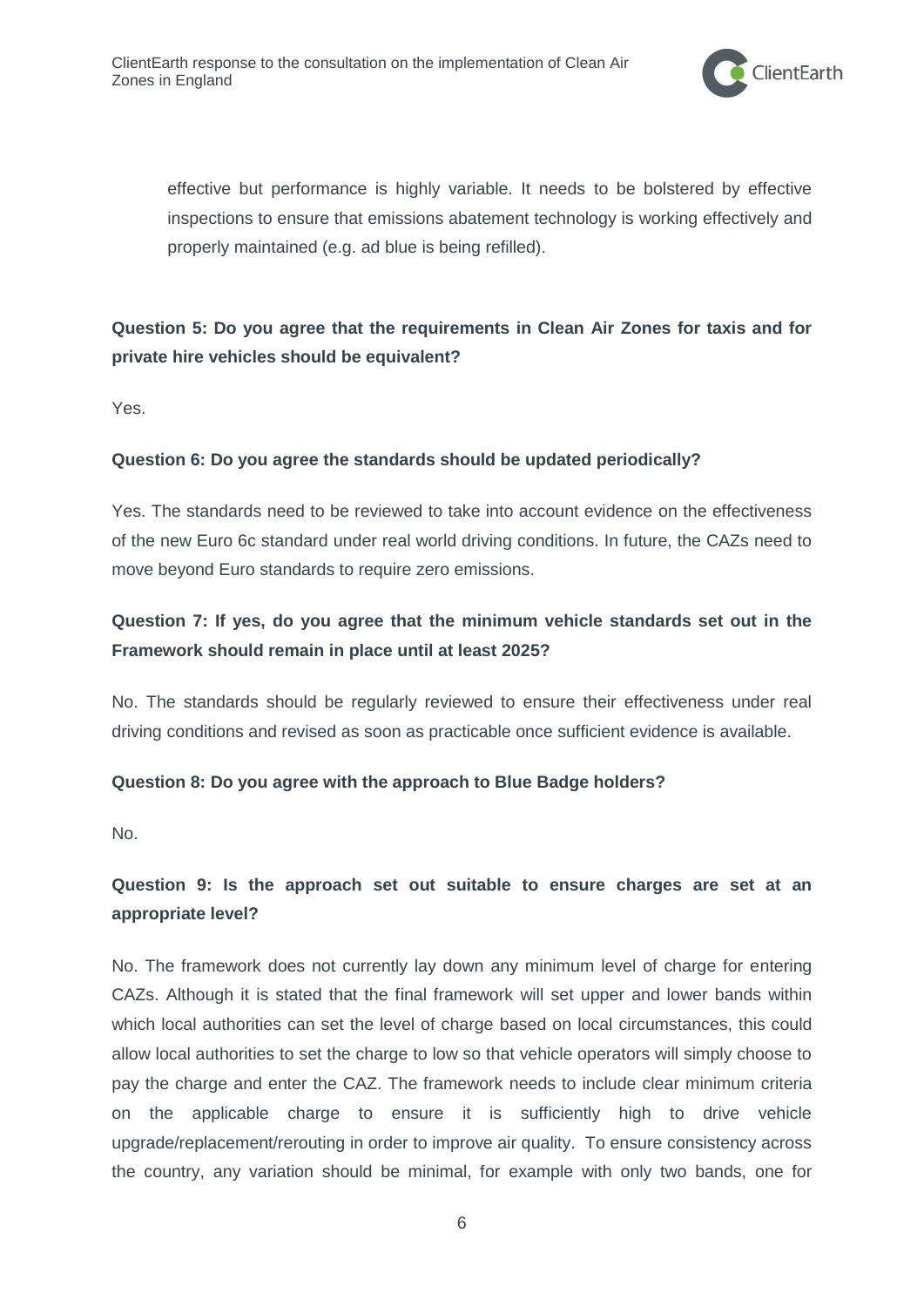

London, the south east and other more affluent areas, and a second lower band for other less affluent areas. The level of the charge should be set at a level which ensures compliance in the shortest time possible – other considerations such as local economic conditions are only of secondary importance.

#### **Question 10: Do you have any comments on the secondary legislation as drafted?**

Yes. The timeframes laid down are too long. For example, the 12 months allowed for submission of a draft charging scheme by local authorities (see Regulation 12) is too long in view of the obligation to achieve compliance with air quality limits as soon as possible. In particular, the five local authorities listed in the draft Regulations have already had nearly a year since the adoption of the AQP to develop CAZ schemes, and have been in discussions with Defra for much longer. This timeframe should be reconsidered in light of the judgment in ClientEarth 2 and the requirement to achieve compliance in the shortest time possible. Similarly, to ensure maximum certainty for local authorities, business and stakeholders, the Regulations should lay down a maximum timeframe for the Secretary of State to issue a notice approving the scheme or requiring a revision to the draft scheme under Regulation 7. This should be the minimum required to ensure consistency with the Secretary of State's obligation to achieve compliance with limit values as soon as possible.

## **Question 11: Do you agree with the approach undertaken in the impact assessment? If no, please provide supporting evidence.**

No. The impact assessment does not assess the full range of costs and benefits of various CAZ scenarios. In particular it does not model the costs and benefits of class D CAZs or more ambitious measures such as a "Class E" CAZ. The impact assessment needs to be updated in light of the judgment in ClientEarth 2.

#### **Question 12: Do you agree with the conclusions of the impact assessment?**

No. The conclusions of the impact assessment are invalid as they are not based on the best available evidence and do not consider the full range of potential CAZ scenarios, particularly the impacts of Class D CAZs.

### **Question 13: Are you aware of the any additional data that could inform the impact assessment?**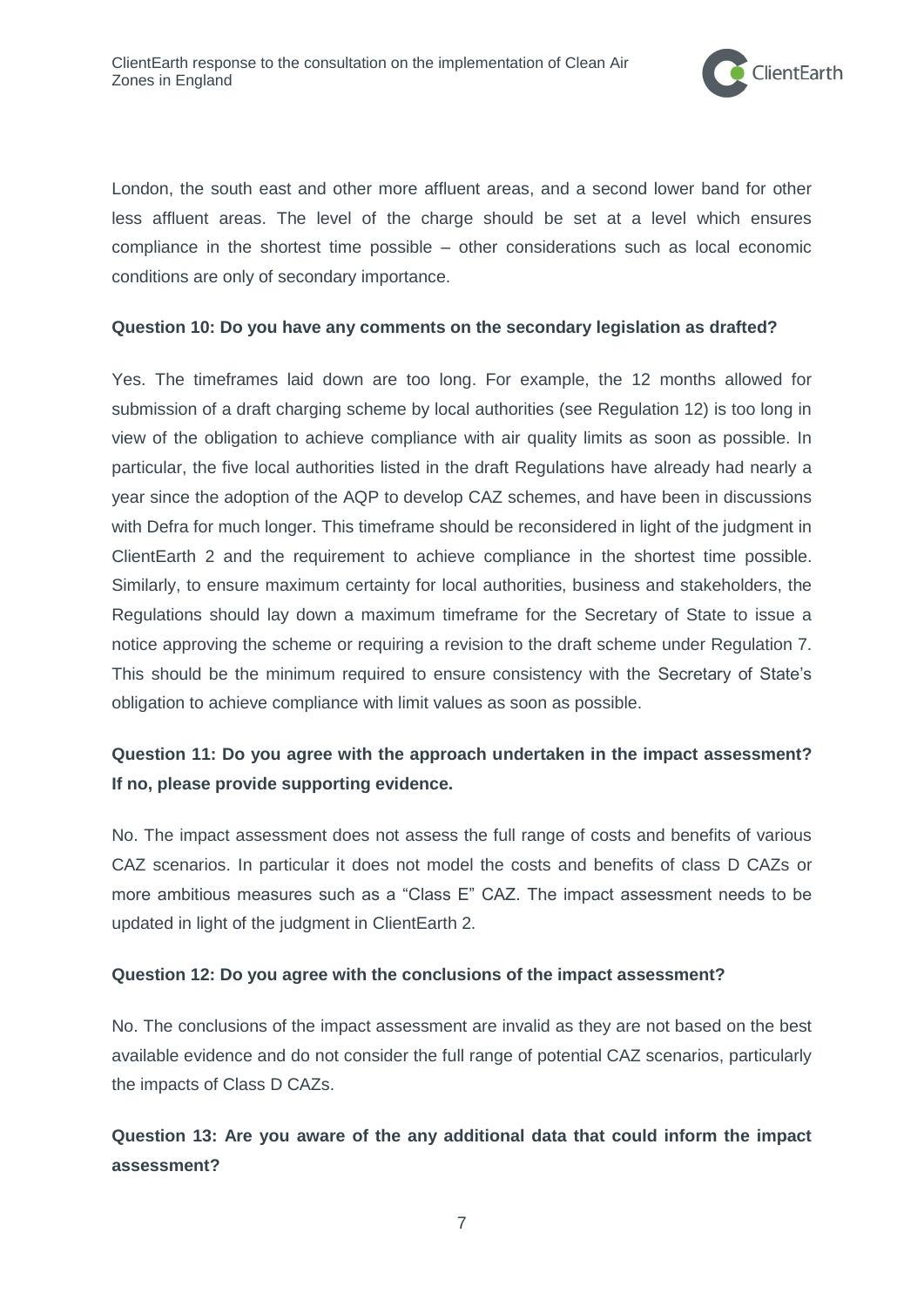

The impact assessment needs to be based on the latest COPERT emissions factors and other evidence of real world emissions from diesel vehicles, including the DfT diesel emissions investigation, and PEMS testing conducted by Emissions Analytics.

**ClientEarth** 

9 December 2016